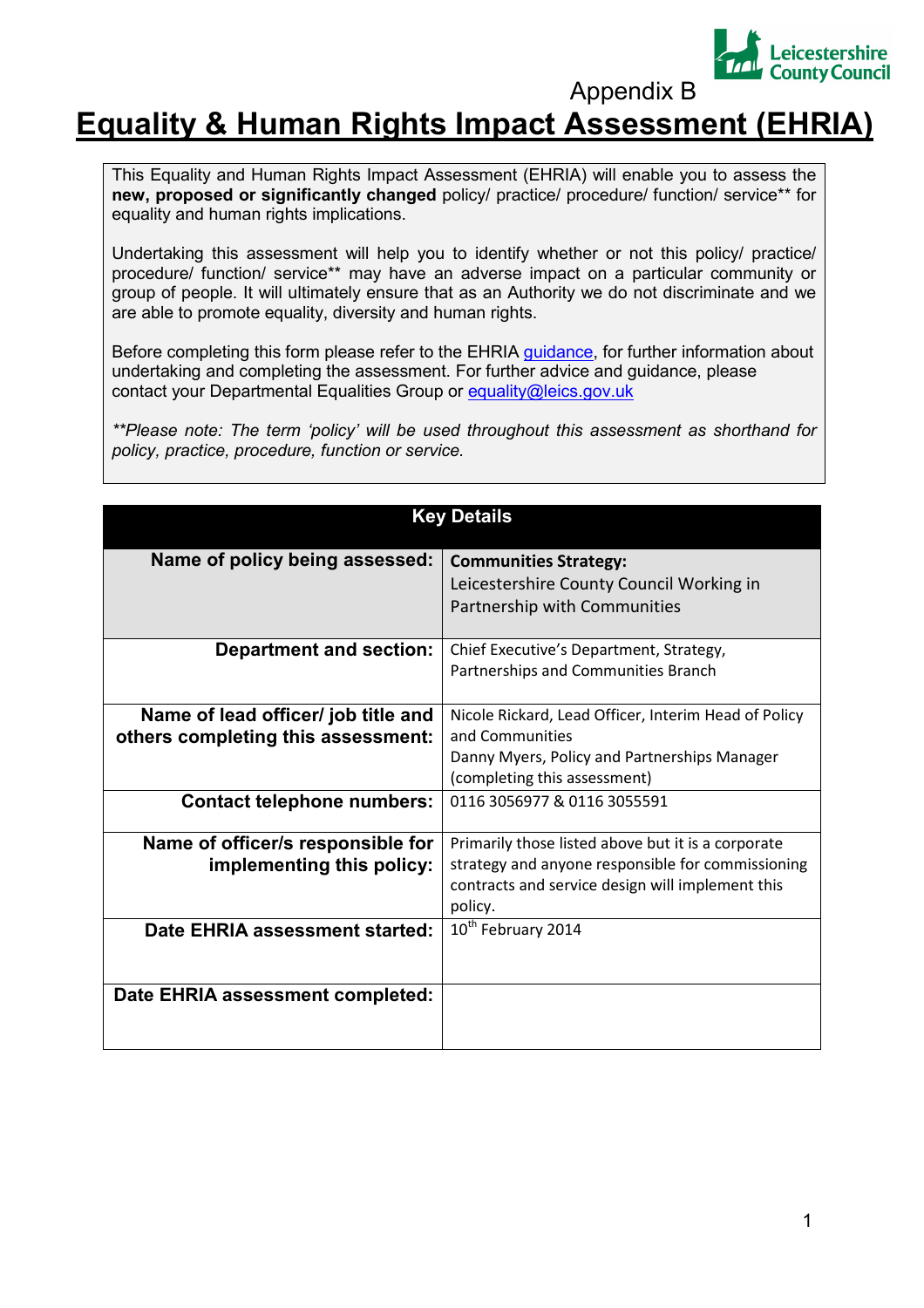## **Section 1: Defining the policy**

## **Section 1: Defining the policy**

You should begin this assessment by defining and outlining the scope of this policy. You should consider the impact or likely impact of the policy in relation to all areas of equality, diversity and human rights, as outlined in Leicestershire County Council's Equality Strategy.

| 1 | What is new or changed in this policy? What has changed and why?                                                                                                                                                                                                                                                                                                  |
|---|-------------------------------------------------------------------------------------------------------------------------------------------------------------------------------------------------------------------------------------------------------------------------------------------------------------------------------------------------------------------|
|   | This Strategy sets out our thinking about the role of Leicestershire communities (both<br>communities of place and of interest) in a new public service environment. There is<br>less money, increasing demand for services and major changes to both public<br>services and the welfare system are in train.                                                     |
|   | Why a change                                                                                                                                                                                                                                                                                                                                                      |
|   | Significant change is required within the County Council to balance the books whilst<br>protecting the most vulnerable individuals and communities. It is essential that the<br>Council works with partners from all sectors to reduce demand for services and<br>empower communities to work alongside us to deliver key services to Leicestershire<br>citizens. |
|   | What is the change                                                                                                                                                                                                                                                                                                                                                |
|   | There are three specific dimensions to our work around communities.                                                                                                                                                                                                                                                                                               |
|   | The first is a longer term 'demand management' role which involves<br>building capacity and resilience in local communities to support                                                                                                                                                                                                                            |
|   | vulnerable people.<br>A shorter term priority is around the role of communities in taking over                                                                                                                                                                                                                                                                    |
|   | services currently delivered by the public sector.                                                                                                                                                                                                                                                                                                                |
|   | An intention to support the repositioning of the voluntary sector in<br>Leicestershire as effective providers in a mixed, diverse market which<br>supports delivery of our service devolution and support for vulnerable<br>people priorities                                                                                                                     |
|   | The diagram below sets out the four distinct, but closely connected, dimensions to<br>our approach to working with communities. These are described below, working<br>from the top of the diagram:                                                                                                                                                                |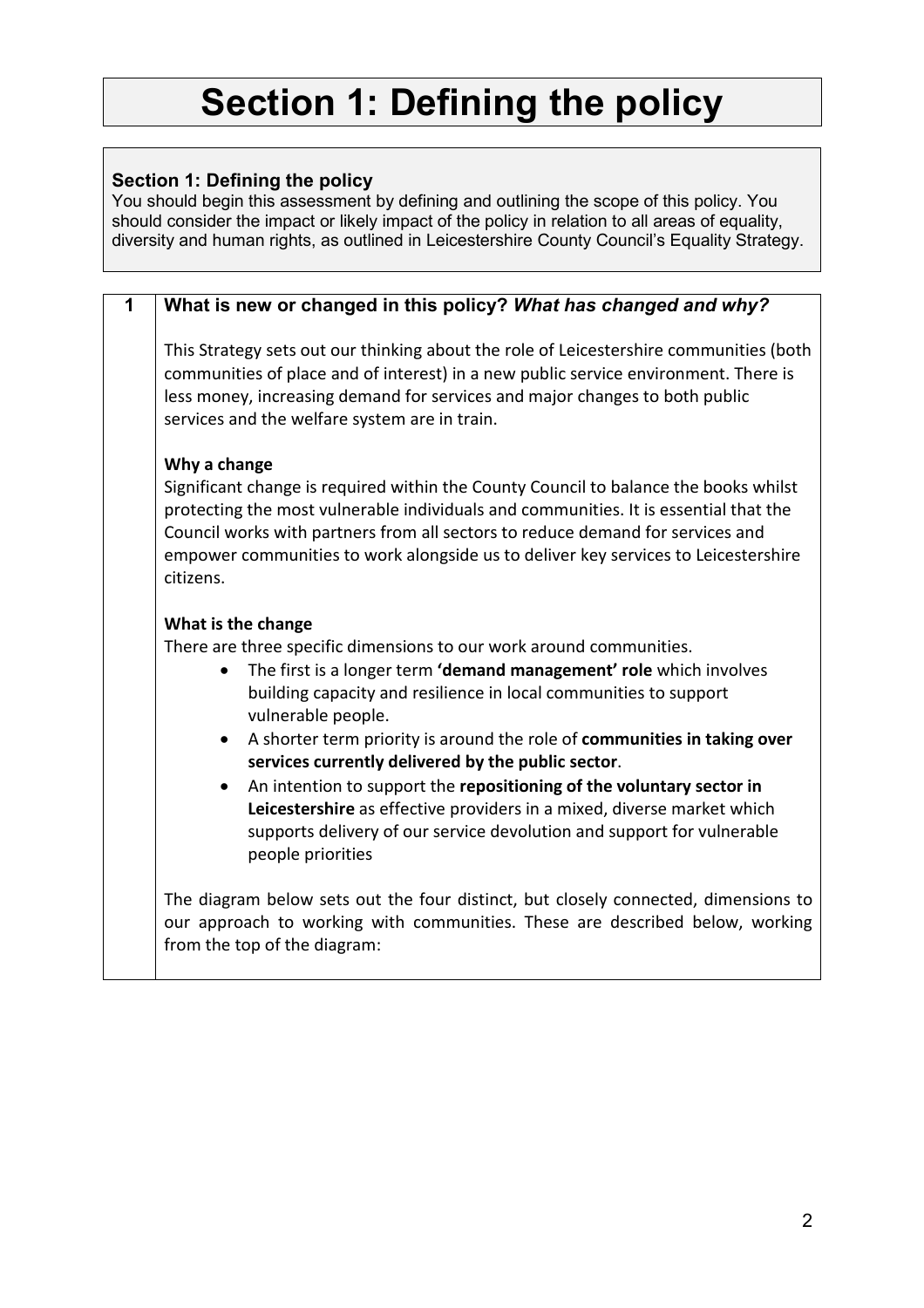

The interface between services and communities/individuals will become increasingly important. There are a number of different enablers, but a key aspect of this interface will be a 'proof of concept' of Local Area Co-ordination in eight learning sites across the two Clinical Commissioning Group areas from summer 2014. Local Area Coordinators (LACs) are based within the community, have close links to the local GP practice(s), and work with between 50-65 individuals and their families at any time. They provide a vital interface between vulnerable individuals/families, services and communities. They are a single, accessible point of contact, identifying and supporting vulnerable people, particularly those with disabilities, the frail elderly and those with mental health issues, before they hit crisis. Their role is to help prevent individuals and families from needing to access services and to provide a 'safe landing' when people are moving out of services and, as such, they are an important part of the new Leicestershire unified prevention offer.

The second level in the diagram reflects our main priorities – enhancing the capacity of individuals and communities to support themselves and vulnerable individuals and families, increasing the ambition, appetite and ability of community groups, social enterprises and the voluntary sector to take over, or work alongside the Council to deliver, public services and a repositioning of the voluntary sector as part of a diverse market. More detail about each of these priorities is set out in the Strategy document.

The third level shows the 'building blocks' of the Communities Strategy and each of these is described in more detail in Chapter Four of the Strategy.

- understand local priorities
- engage actively with public services
- communicate effectively with service providers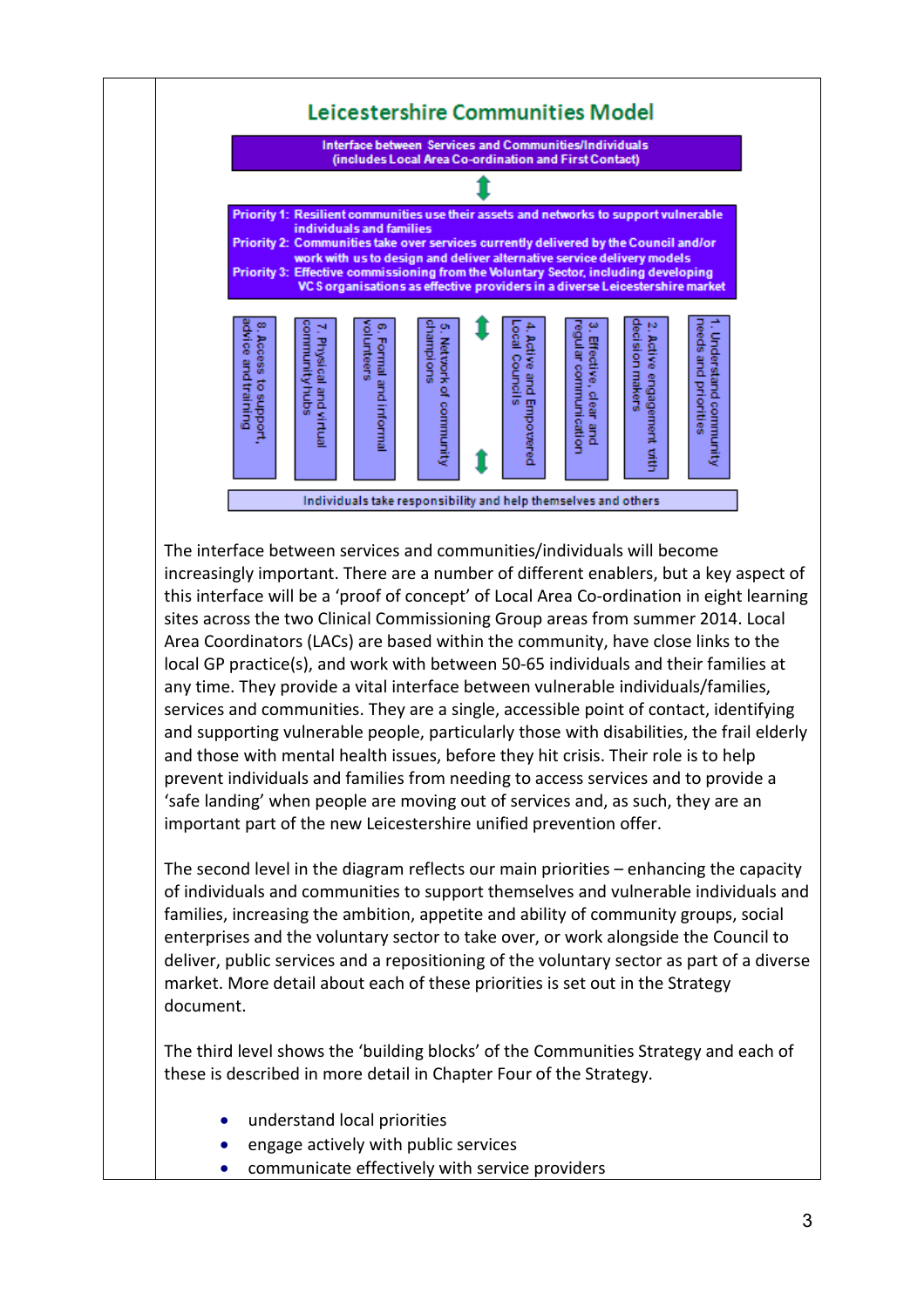|              | have active local councils and residents groups<br>$\bullet$                                                                                                                                                                                                                                                                                                                                                                                                                                                                                                              |  |  |  |  |  |  |
|--------------|---------------------------------------------------------------------------------------------------------------------------------------------------------------------------------------------------------------------------------------------------------------------------------------------------------------------------------------------------------------------------------------------------------------------------------------------------------------------------------------------------------------------------------------------------------------------------|--|--|--|--|--|--|
|              | nurture a network of champions                                                                                                                                                                                                                                                                                                                                                                                                                                                                                                                                            |  |  |  |  |  |  |
|              | support formal and informal volunteering<br>$\bullet$                                                                                                                                                                                                                                                                                                                                                                                                                                                                                                                     |  |  |  |  |  |  |
|              | operate a wide range of activities from one or more community 'hub'                                                                                                                                                                                                                                                                                                                                                                                                                                                                                                       |  |  |  |  |  |  |
|              | have access to the right funding, support and training                                                                                                                                                                                                                                                                                                                                                                                                                                                                                                                    |  |  |  |  |  |  |
|              | The final level is about how we encourage individuals to make better choices,<br>including how to live healthier lives and how and where to live and to take<br>responsibility for themselves and others, including by supporting physical and<br>emotional wellbeing, to reduce the risk of escalation into services.                                                                                                                                                                                                                                                    |  |  |  |  |  |  |
| $\mathbf{2}$ | Does this relate to any other policy within your department, the Council<br>or with other partner organisations? If yes, please reference the relevant<br>policy or EHRIA. If unknown, further investigation may be required.                                                                                                                                                                                                                                                                                                                                             |  |  |  |  |  |  |
|              | The Council is considering what services it should provide in the future and whether<br>services can be provided in different and innovative ways. This is captured in a new<br>vision for the Council: "Leading Leicestershire by working with our communities and<br>partners for the benefit of everyone".<br>The vision is underpinned by the following strategic imperatives, two of which are of<br>particular relevance to this strategy:                                                                                                                          |  |  |  |  |  |  |
|              | Leading Leicestershire<br>Supporting and protecting the most vulnerable people and communities<br>Enabling and supporting communities, individuals and families<br>Making Leicestershire a better place<br>٠<br>Managing public sector resources effectively<br>$\bullet$<br>Having the organisational structures and behaviours to deliver this<br>approach                                                                                                                                                                                                              |  |  |  |  |  |  |
|              | The Council has a new Target Operating Model (TOM) which highlights the<br>imperative to move people down the 'triangle of need' so that a much smaller<br>proportion of the population require the expensive specialist services at the top of<br>the triangle. The model also highlights the necessity of managing demand through<br>co-ordinated and high impact early intervention and prevention activity and to<br>enable and empower communities to play their part in the public service jigsaw to<br>improve outcomes for individuals, families and communities. |  |  |  |  |  |  |
|              | In addition to these key overarching corporate policies, the Strategy relates directly<br>to a number of other services, proposals and contracts the county council are<br>responsible for. These include:                                                                                                                                                                                                                                                                                                                                                                |  |  |  |  |  |  |
|              | <b>First Contact</b><br>Local Area Co-ordination (See previous section)<br>Proposed changes to the Library Service<br>Any County Council contract with the voluntary and community sector<br>to deliver a service to a vulnerable person<br>Any County Council contract with the voluntary and community sector                                                                                                                                                                                                                                                           |  |  |  |  |  |  |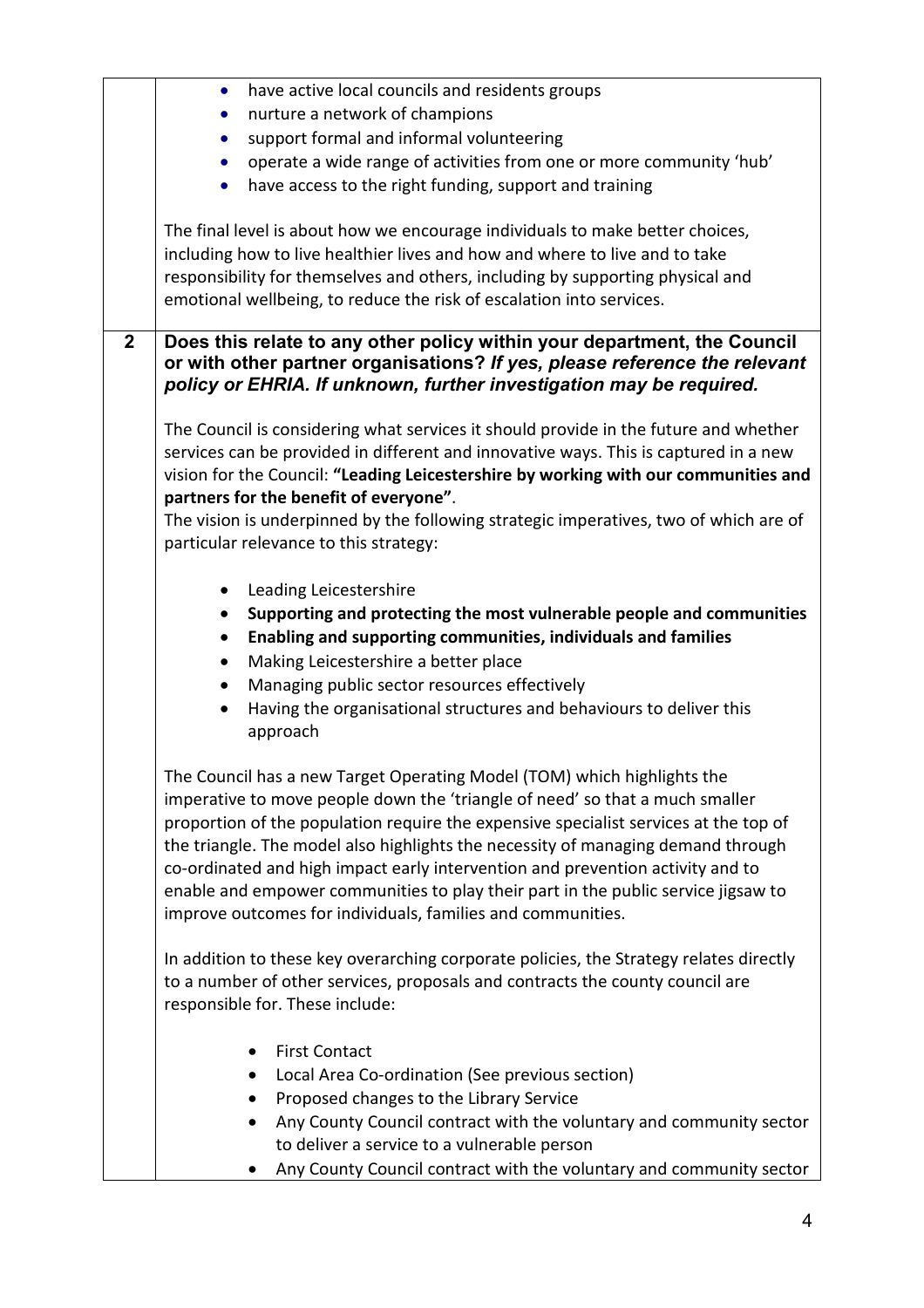|              | for representing a recognised characteristic                                                                                                                                                                                                                                                                             |            |           |                                                                                                                                                                                                                                                                                                                        |  |  |  |  |
|--------------|--------------------------------------------------------------------------------------------------------------------------------------------------------------------------------------------------------------------------------------------------------------------------------------------------------------------------|------------|-----------|------------------------------------------------------------------------------------------------------------------------------------------------------------------------------------------------------------------------------------------------------------------------------------------------------------------------|--|--|--|--|
|              | Any County Council contract with the voluntary and community sector<br>$\bullet$<br>for providing capacity building and strategic services to the voluntary<br>sector                                                                                                                                                    |            |           |                                                                                                                                                                                                                                                                                                                        |  |  |  |  |
|              | The move toward a single community grant programme - in effect<br>merging a number of grant schemes into one.                                                                                                                                                                                                            |            |           |                                                                                                                                                                                                                                                                                                                        |  |  |  |  |
|              | All of the above will/should adhere to the principles and approach outlined in the<br>Community Strategy and all will have associated Equality and Human Rights Impact<br>Assessments.                                                                                                                                   |            |           |                                                                                                                                                                                                                                                                                                                        |  |  |  |  |
| $\mathbf{3}$ | Who are the people/ groups (target groups) affected and what<br>is the intended change or outcome for them?                                                                                                                                                                                                              |            |           |                                                                                                                                                                                                                                                                                                                        |  |  |  |  |
|              | The aim of the strategy is to build individual and community resilience and capacity<br>to tackle vulnerability. It is possible that this process will mean that some third sector<br>organisations not able to demonstrate an ability to deliver against these ambitions<br>will lose funding that they previously had. |            |           |                                                                                                                                                                                                                                                                                                                        |  |  |  |  |
| 4            | Will this policy meet the Equality Act 2010 requirements to<br>have due regard to the need to meet any of the following<br>aspects? (Please tick and explain how)                                                                                                                                                        |            |           |                                                                                                                                                                                                                                                                                                                        |  |  |  |  |
|              |                                                                                                                                                                                                                                                                                                                          | <b>Yes</b> | <b>No</b> | How?                                                                                                                                                                                                                                                                                                                   |  |  |  |  |
|              | Eliminate unlawful<br>discrimination,<br>harassment and<br>victimisation                                                                                                                                                                                                                                                 | X          |           | Not directly - but better managed and fairer<br>access to services, including for vulnerable<br>people should help eliminate unlawful<br>discrimination.                                                                                                                                                               |  |  |  |  |
|              | Advance equality<br>of opportunity<br>between different<br>groups                                                                                                                                                                                                                                                        | X          |           | Access to public services is not always fairly<br>spread, often overlooking and by-passing<br>hard to reach, vulnerable people.<br>Community alternatives both remove the<br>stigma attached to receiving support and<br>will actively encourage vulnerable people to<br>receive support at an early stage rather than |  |  |  |  |
|              |                                                                                                                                                                                                                                                                                                                          |            |           | wait until they reach crisis point. This<br>approach could therefore advance equality<br>of opportunity.                                                                                                                                                                                                               |  |  |  |  |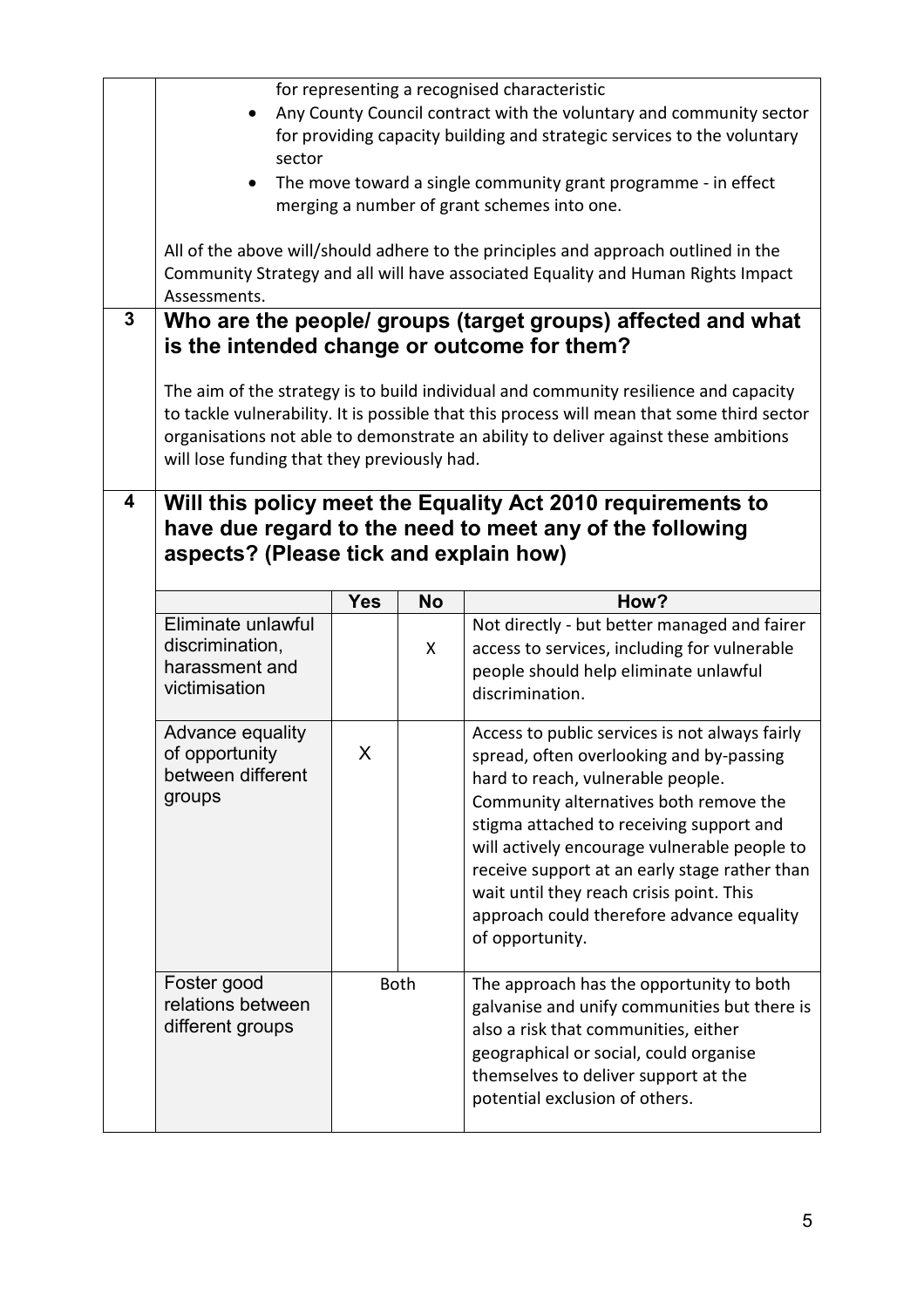## **Section 2: Equality and Human Rights Impact Assessment (EHRIA) Screening**

**Section 2: Equality and Human Rights Assessment Screening** The purpose of this section of the assessment is to help you decide if a full EHRIA is required.

If you have already identified that a full EHRIA is needed for this policy/ practice/ procedure/ function/ service, either via service planning processes or other means, then please go straight to **Section 3** on Page 7 of this document.

| <b>Section 2</b> |                                                                                                                                                                                                                                                                                                                                                                                                                                                                                                                                                                                                                                                                                                                                               |            |       |
|------------------|-----------------------------------------------------------------------------------------------------------------------------------------------------------------------------------------------------------------------------------------------------------------------------------------------------------------------------------------------------------------------------------------------------------------------------------------------------------------------------------------------------------------------------------------------------------------------------------------------------------------------------------------------------------------------------------------------------------------------------------------------|------------|-------|
| 5.               | A: Research and Consultation<br>Have the target groups been consulted about the following?                                                                                                                                                                                                                                                                                                                                                                                                                                                                                                                                                                                                                                                    | <b>Yes</b> | $No*$ |
|                  |                                                                                                                                                                                                                                                                                                                                                                                                                                                                                                                                                                                                                                                                                                                                               |            |       |
|                  | a) their current needs and aspirations and what is<br>important to them;                                                                                                                                                                                                                                                                                                                                                                                                                                                                                                                                                                                                                                                                      |            | *     |
|                  | b) any potential impact of this change on them (positive<br>and negative, intended and unintended);                                                                                                                                                                                                                                                                                                                                                                                                                                                                                                                                                                                                                                           |            | *     |
|                  | c) potential barriers they may face                                                                                                                                                                                                                                                                                                                                                                                                                                                                                                                                                                                                                                                                                                           |            | *     |
| 6.               | If the target groups have not been consulted directly, have<br>representatives been consulted or research explored (e.g.<br><b>Equality Mapping)?</b>                                                                                                                                                                                                                                                                                                                                                                                                                                                                                                                                                                                         |            | *     |
| 7.               | Have other stakeholder groups/ secondary groups (e.g. carers<br>of service users) been explored in terms of potential<br>unintended impacts?                                                                                                                                                                                                                                                                                                                                                                                                                                                                                                                                                                                                  |            | *     |
| 8.               | * If you answered 'no' to the question above, please use the space below to<br>outline what consultation you are planning to undertake, or why you do not<br>consider it to be necessary.                                                                                                                                                                                                                                                                                                                                                                                                                                                                                                                                                     |            |       |
|                  | The Cabinet Report on the Strategy seeks permission to consult more widely on this<br>strategy. This consultation will include utilising a number of partnership and consultative<br>mechanisms we already have in place: for example, our representation contracts with<br>VAL, TREC and the Rural Community Council, the Leicestershire Equalities Challenge (LEC)<br>Group, the Stronger Communities Board, the Voluntary and Community Sector<br>Partnership and the network of Parish Councils. We will also harness the information<br>provided through the consultation on proposed changes to the library service<br>(specifically impacts on protected and vulnerable groups) which is a useful test of the<br>Communities Strategy. |            |       |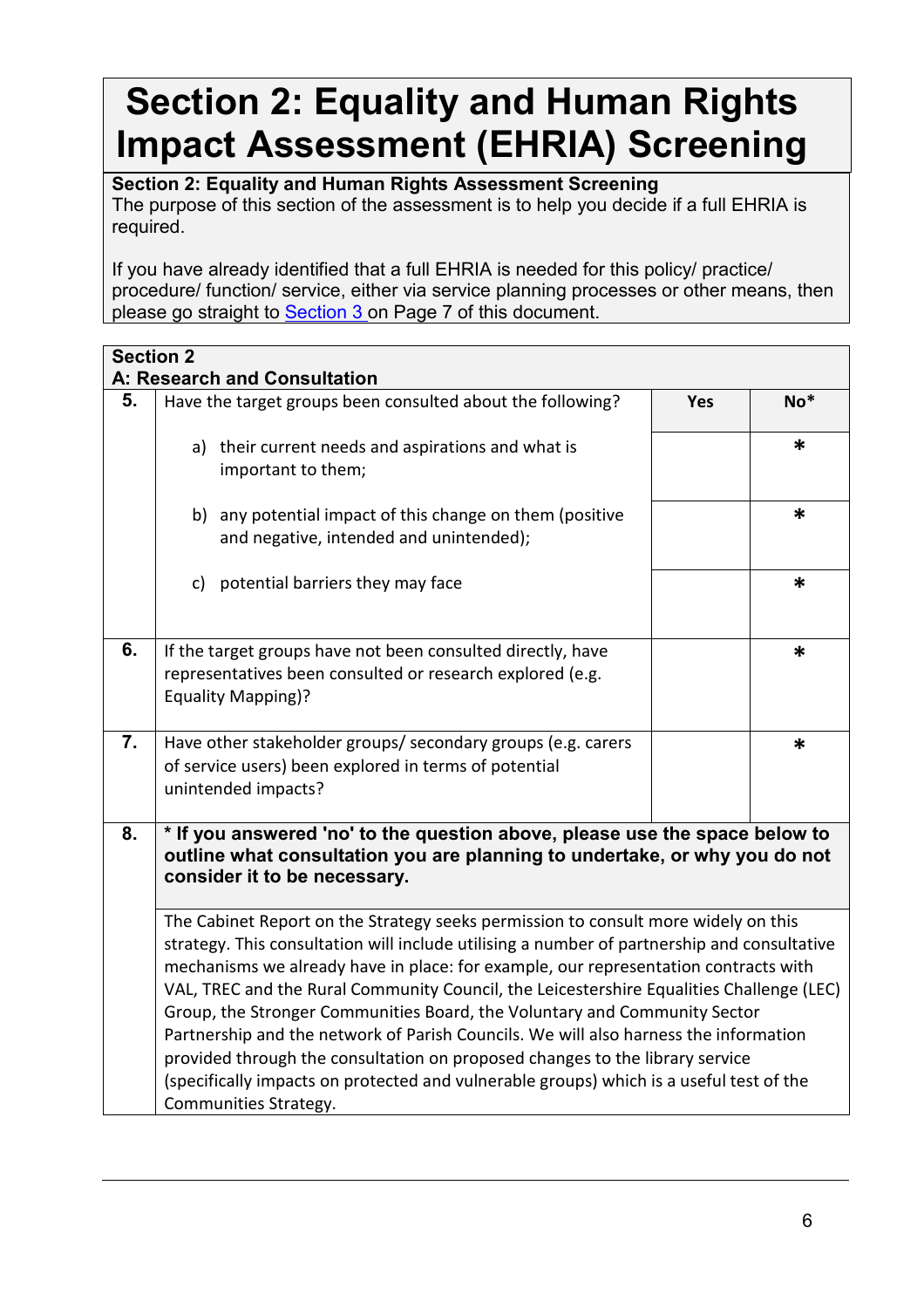| <b>Section 2</b>                               | <b>B: Monitoring Impact</b>                                                                                                                                                                                                                             |                                                                                                |           |                                                                                                                                                     |                                                                                                            |  |  |  |
|------------------------------------------------|---------------------------------------------------------------------------------------------------------------------------------------------------------------------------------------------------------------------------------------------------------|------------------------------------------------------------------------------------------------|-----------|-----------------------------------------------------------------------------------------------------------------------------------------------------|------------------------------------------------------------------------------------------------------------|--|--|--|
| 8.                                             | Are there systems set up to:                                                                                                                                                                                                                            | <b>Yes</b>                                                                                     | <b>No</b> |                                                                                                                                                     |                                                                                                            |  |  |  |
|                                                | a) monitor impact (positive and negative, intended<br>and unintended) for different groups;                                                                                                                                                             | *                                                                                              |           |                                                                                                                                                     |                                                                                                            |  |  |  |
|                                                | b) enable open feedback and suggestions from<br>different communities                                                                                                                                                                                   | *                                                                                              |           |                                                                                                                                                     |                                                                                                            |  |  |  |
|                                                | Note: If no to Question 8, you will need to ensure that monitoring systems are<br>established to check for impact on the protected characteristics.                                                                                                     |                                                                                                |           |                                                                                                                                                     |                                                                                                            |  |  |  |
| <b>Section 2</b><br><b>C: Potential Impact</b> |                                                                                                                                                                                                                                                         |                                                                                                |           |                                                                                                                                                     |                                                                                                            |  |  |  |
| 9.                                             | Use the table below to specify if any individuals or community groups who identify with<br>any of the 'protected characteristics' may potentially be affected by this policy and<br>describe any positive and negative impacts, including any barriers. |                                                                                                |           |                                                                                                                                                     |                                                                                                            |  |  |  |
|                                                |                                                                                                                                                                                                                                                         | <b>Yes</b>                                                                                     | <b>No</b> |                                                                                                                                                     | <b>Comments</b>                                                                                            |  |  |  |
|                                                | Age                                                                                                                                                                                                                                                     |                                                                                                |           |                                                                                                                                                     | The Communities Strategy is<br>delivering specific elements of a                                           |  |  |  |
|                                                | <b>Disability</b>                                                                                                                                                                                                                                       |                                                                                                |           |                                                                                                                                                     | new approach to tackling                                                                                   |  |  |  |
|                                                |                                                                                                                                                                                                                                                         |                                                                                                |           |                                                                                                                                                     | vulnerability through early                                                                                |  |  |  |
|                                                | <b>Gender Reassignment</b>                                                                                                                                                                                                                              |                                                                                                |           |                                                                                                                                                     | intervention and prevention. We                                                                            |  |  |  |
|                                                | <b>Marriage and Civil</b>                                                                                                                                                                                                                               |                                                                                                |           |                                                                                                                                                     | know that some groups are more                                                                             |  |  |  |
|                                                | <b>Partnership</b>                                                                                                                                                                                                                                      |                                                                                                |           | susceptible to vulnerability than<br>others. This strategy will inevitably<br>(and deliberately) focus, though by<br>no means exclusively, on older |                                                                                                            |  |  |  |
|                                                |                                                                                                                                                                                                                                                         |                                                                                                |           |                                                                                                                                                     |                                                                                                            |  |  |  |
|                                                | <b>Pregnancy and Maternity</b>                                                                                                                                                                                                                          |                                                                                                |           |                                                                                                                                                     |                                                                                                            |  |  |  |
|                                                |                                                                                                                                                                                                                                                         |                                                                                                |           | people, the disabled and people                                                                                                                     |                                                                                                            |  |  |  |
|                                                | Race                                                                                                                                                                                                                                                    |                                                                                                |           |                                                                                                                                                     | with mental health issues - the<br>groups that are a priority for LCC<br>and susceptible to vulnerability. |  |  |  |
|                                                | <b>Religion or Belief</b>                                                                                                                                                                                                                               |                                                                                                |           |                                                                                                                                                     |                                                                                                            |  |  |  |
|                                                | <b>Sex</b>                                                                                                                                                                                                                                              |                                                                                                |           | The aim of the strategy is to build                                                                                                                 |                                                                                                            |  |  |  |
|                                                | <b>Sexual Orientation</b>                                                                                                                                                                                                                               |                                                                                                |           |                                                                                                                                                     | individual and community                                                                                   |  |  |  |
|                                                | <b>Other groups</b>                                                                                                                                                                                                                                     |                                                                                                |           | resilience and capacity to tackle<br>vulnerability. It is possible that this                                                                        |                                                                                                            |  |  |  |
|                                                | e.g. rural isolation,                                                                                                                                                                                                                                   |                                                                                                |           |                                                                                                                                                     | will mean that some communities                                                                            |  |  |  |
|                                                | deprivation, health                                                                                                                                                                                                                                     |                                                                                                |           |                                                                                                                                                     | will receive bespoke services to                                                                           |  |  |  |
|                                                | inequality, carers, asylum                                                                                                                                                                                                                              |                                                                                                |           |                                                                                                                                                     | meet their specific needs but                                                                              |  |  |  |
|                                                | seeker and refugee<br>communities, looked after                                                                                                                                                                                                         |                                                                                                |           |                                                                                                                                                     | equally, there is also a risk that                                                                         |  |  |  |
|                                                | children, deprived or                                                                                                                                                                                                                                   |                                                                                                |           |                                                                                                                                                     | their needs could be overlooked.<br>Third sector organisations not able                                    |  |  |  |
|                                                | disadvantaged                                                                                                                                                                                                                                           |                                                                                                |           |                                                                                                                                                     | to demonstrate an ability to deliver                                                                       |  |  |  |
|                                                | communities                                                                                                                                                                                                                                             |                                                                                                |           |                                                                                                                                                     | against these ambitions will lose                                                                          |  |  |  |
|                                                | funding that they previously had or                                                                                                                                                                                                                     |                                                                                                |           |                                                                                                                                                     |                                                                                                            |  |  |  |
|                                                |                                                                                                                                                                                                                                                         | <b>Community Cohesion</b><br>fail to secure funding through new<br>commissioning arrangements. |           |                                                                                                                                                     |                                                                                                            |  |  |  |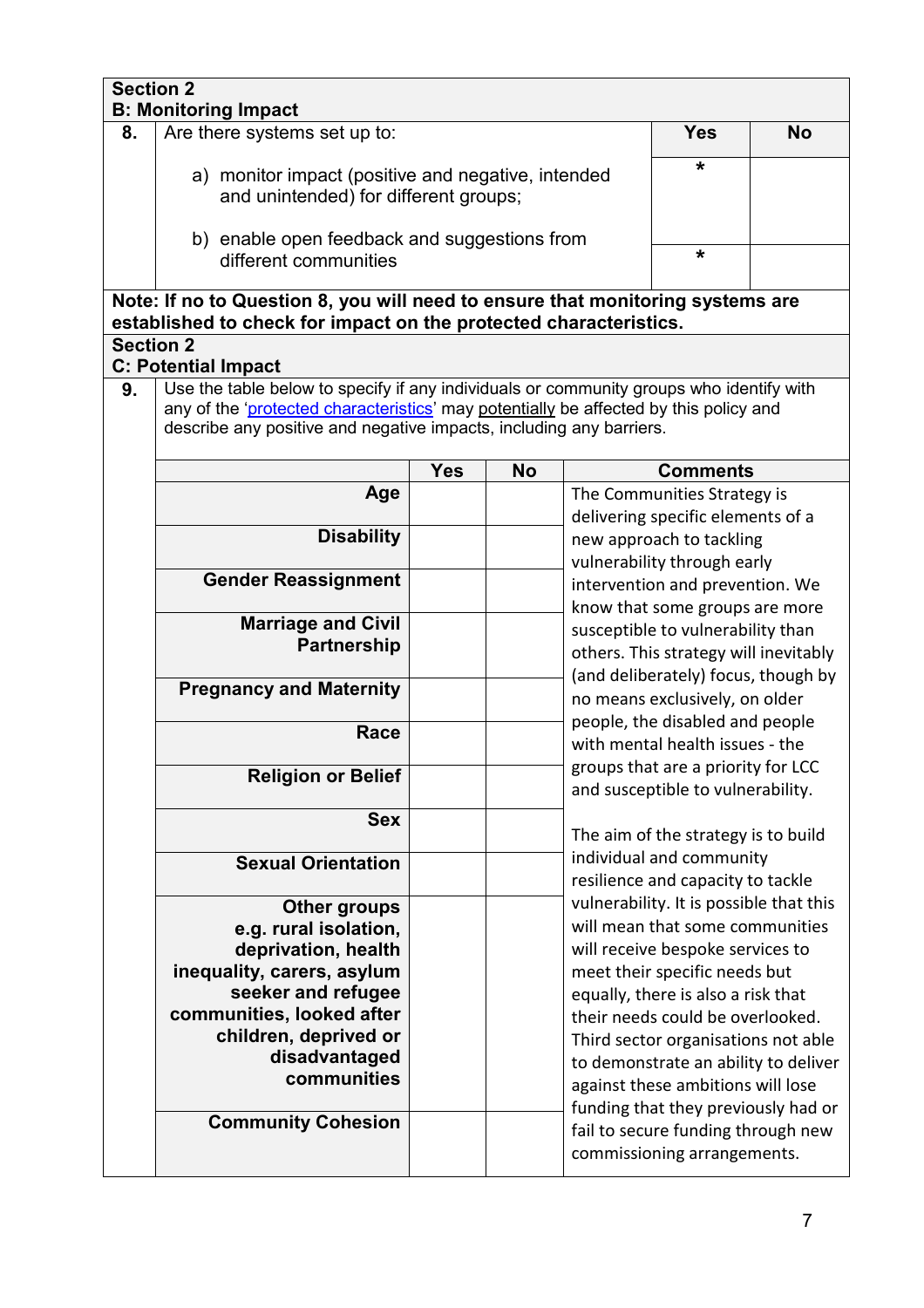| 10. | Are the human rights of individuals potentially affected by this proposal? Could<br>there be an impact on human rights for any of the protected characteristics?<br>(Please tick)                                                                                                                                                                                            |              |   |                                                                                                                                                                                                                                                                                                                                                                                                                                                                                                           |  |  |  |  |
|-----|------------------------------------------------------------------------------------------------------------------------------------------------------------------------------------------------------------------------------------------------------------------------------------------------------------------------------------------------------------------------------|--------------|---|-----------------------------------------------------------------------------------------------------------------------------------------------------------------------------------------------------------------------------------------------------------------------------------------------------------------------------------------------------------------------------------------------------------------------------------------------------------------------------------------------------------|--|--|--|--|
|     | Explain why you consider that any particular article in the Human Rights Act may<br>apply to your policy/ practice/ function or procedure and how the human rights of<br>individuals are likely to be affected below: [NB. Include positive and negative<br>impacts as well as barriers in benefiting from the above proposal]<br><b>Yes</b><br><b>No</b><br><b>Comments</b> |              |   |                                                                                                                                                                                                                                                                                                                                                                                                                                                                                                           |  |  |  |  |
|     |                                                                                                                                                                                                                                                                                                                                                                              |              |   |                                                                                                                                                                                                                                                                                                                                                                                                                                                                                                           |  |  |  |  |
|     | <b>Part 1: The Convention- Rights and Freedoms</b>                                                                                                                                                                                                                                                                                                                           |              |   |                                                                                                                                                                                                                                                                                                                                                                                                                                                                                                           |  |  |  |  |
|     | Article 2: Right to life<br>N/a<br>X                                                                                                                                                                                                                                                                                                                                         |              |   |                                                                                                                                                                                                                                                                                                                                                                                                                                                                                                           |  |  |  |  |
|     | Article 3: Right not to be<br>tortured or treated in an<br>inhuman or degrading way                                                                                                                                                                                                                                                                                          | $\mathsf{X}$ |   | See 8-10.                                                                                                                                                                                                                                                                                                                                                                                                                                                                                                 |  |  |  |  |
|     | Article 4: Right not to be<br>subjected to slavery/ forced<br>labour                                                                                                                                                                                                                                                                                                         | $\mathbf{x}$ |   | Volunteering must not be a vehicle for<br>exploitation.                                                                                                                                                                                                                                                                                                                                                                                                                                                   |  |  |  |  |
|     | Article 5: Right to liberty and<br>security                                                                                                                                                                                                                                                                                                                                  |              | X | N/a                                                                                                                                                                                                                                                                                                                                                                                                                                                                                                       |  |  |  |  |
|     | Article 6: Right to a fair trial                                                                                                                                                                                                                                                                                                                                             |              | X | N/a                                                                                                                                                                                                                                                                                                                                                                                                                                                                                                       |  |  |  |  |
|     | <b>Article 7: No punishment</b><br>without law                                                                                                                                                                                                                                                                                                                               |              | X | N/a                                                                                                                                                                                                                                                                                                                                                                                                                                                                                                       |  |  |  |  |
|     | Article 8: Right to respect for<br>private and family life                                                                                                                                                                                                                                                                                                                   | X            |   | We have to be aware that with<br>responsibility for service delivery we                                                                                                                                                                                                                                                                                                                                                                                                                                   |  |  |  |  |
|     | Article 9: Right to freedom of<br>thought, conscience and<br>religion                                                                                                                                                                                                                                                                                                        | X            |   | are also handing over the procedural<br>control that we have used up to now<br>to protect these rights (especially                                                                                                                                                                                                                                                                                                                                                                                        |  |  |  |  |
|     | Article 10: Right to freedom<br>of expression<br>Article 11: Right to freedom                                                                                                                                                                                                                                                                                                | X            | X | article 8). Where we can stipulate<br>conditions on a transfer of<br>responsibility, we must ensure<br>contracts and Service Level<br>Agreements adhere to these articles.<br>The best endeavours we can apply to<br>ensure that these rights are upheld<br>include either the removal of a<br>contract or the in-kind support the<br>County Council will be offering to<br>support many community groups<br>should we be presented with<br>evidence that any of these articles<br>have been contravened. |  |  |  |  |
|     | of assembly and association                                                                                                                                                                                                                                                                                                                                                  |              |   |                                                                                                                                                                                                                                                                                                                                                                                                                                                                                                           |  |  |  |  |